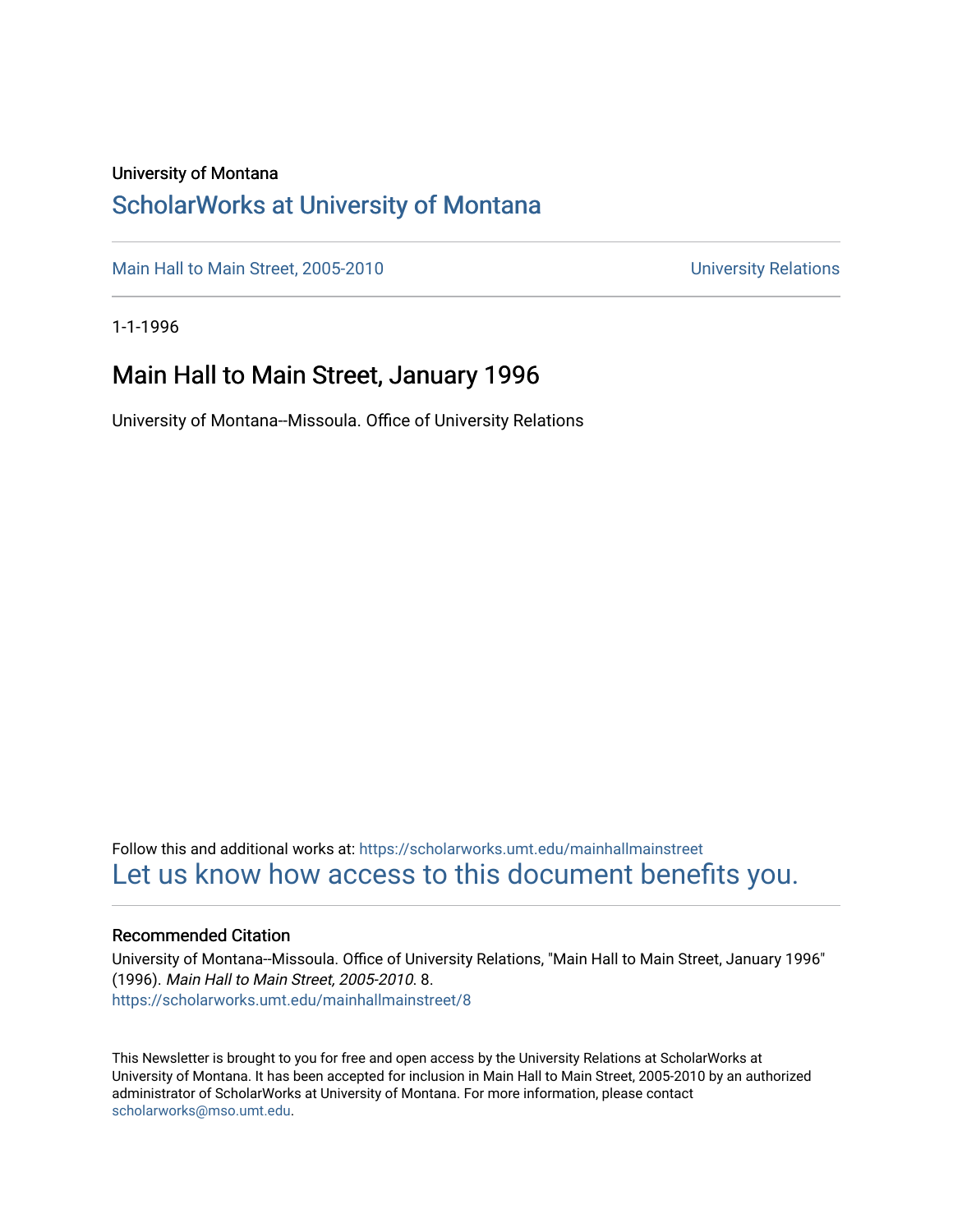

# **Superstar quarterback shines until the end**



**The No. 15 Griz jeney retire\* with Dave**

Crizzly football season dubbed star<br>quarterback Dave Dickenson "The<br>Legend of the Fall." By the end of the<br>season. Dickenson had become a Mon romotional posters for the 1995 Grizzly football season dubbed star quarterback Dave Dickenson "The season, Dickenson had become a Montana football legend for all time.

The senior quarterback who led UM to its first national championship title set 26 school records and 14 Big Sky Conference and NCAA Division I-AA records along the way.

He capped off his college football career by winning the Walter Payton Award as the best offensive player in Division I-AA, an achievement that once again cast UM in a national sports spotlight.

"Super Dave" made the grades as well as the points, earning high honors as a student-athlete andattending UM on a Presidential Leadership Scholarship his first four years. A pre-med student with a 3.84 grade point average, he was named to the 1995 GTE Academic All-American team.

He was one of only 17 players in college football to receive an \$ 18,000 scholarship for post-graduate study from the National Football Foundation and College Hall of Fame in recognition of his accomplishments on the field and in the classroom. The organization added an extra \$3,000 scholarship for medical school.

'Tve not coached one like him before," said Head Coach Don Read. "He's so complete. He does so many things so well. He truly is special."

UM President George Dennison said Dickenson "exemplifies the very best we can imagine in a student-athlete. All around, he's probably the most outstanding scholar athlete we've ever had. In his own inimitable way, Dave Dickenson has done more for collegiate athletics and The University of Montana than anyone I know."

As football fans continue swapping favorite memories of the 1995 Grizzlies, many wonder what comes next in the 23 year-old quarterback's remarkable career. Dave wonders himself, and hopes that playingprofessional football in the United *(continued on page* 3)

## **Griz championship makes season merry for merchants**

A survey f you didn't get a Grizzly championship shirt for Christmas, you may be

A survey of Southgate Mall stores showed that clothing commemorating UM's first national championship topped the list of best-selling items during the week between the Dec. 16 game and Christmas Eve. Thousands of T-shirts, hats and sweatshirts sold faster than they could be stocked. And that made local retailers as jolly as the fans.

"Everybody in Missoula and Missoula County had a Grizzly Christmas," said Keith L. Wright, manager of Hennessy's. "People here in Montanaprobably bought more Grizzlymerchandise percapita than some of the NFL cities.

Long lines awaited mall merchants each morning when they opened for business.

"It was a madhouse," said April Schow, manager of Shirtworks. "Marshall has no idea what a stampede is."

Shirtworkssold 12 dozen Grizzlychampionship shirts before the game was even played. The tiny T-shirt shop sold more than 12,000 the following week.

"All <sup>1</sup> can say is 'thanks Griz,- we had a great Christmas,'" Schow said.

More than 40 official designs have been approved for sale, said Bryan Thornton, manager of the UC Bookstore.

Lee Boman, store leader for JC Penney. said the national victory turned sales around forthe entire season. Boman noted that the Southgate Mall store rang up more Grizzly national championship merchandise sales than its sister store in Madison, Wise., recorded when the University of Wisconsin Badgers won the Rose Bowl in 1994.

"We were having a mediocre month until Dec. 16, and when we won the game, sales improved significantly," Boman said. "Eversince the football game, business has been wonderful. The customers were in a great mood. In my career, I've never seen anything like this before. We feel like winners as a community. This win has sparked optimism, generosity and happiness."

Shannon Holmes, retail manager at Universal Athletics, fielded phone orders from Griz fans all over the country, from Kentucky to Oregon.

Holmes said sales slowed after Christmas, but championship memorabilia was still selling steadily, and that probably will continue. After all, he said, "They're national champions for a year."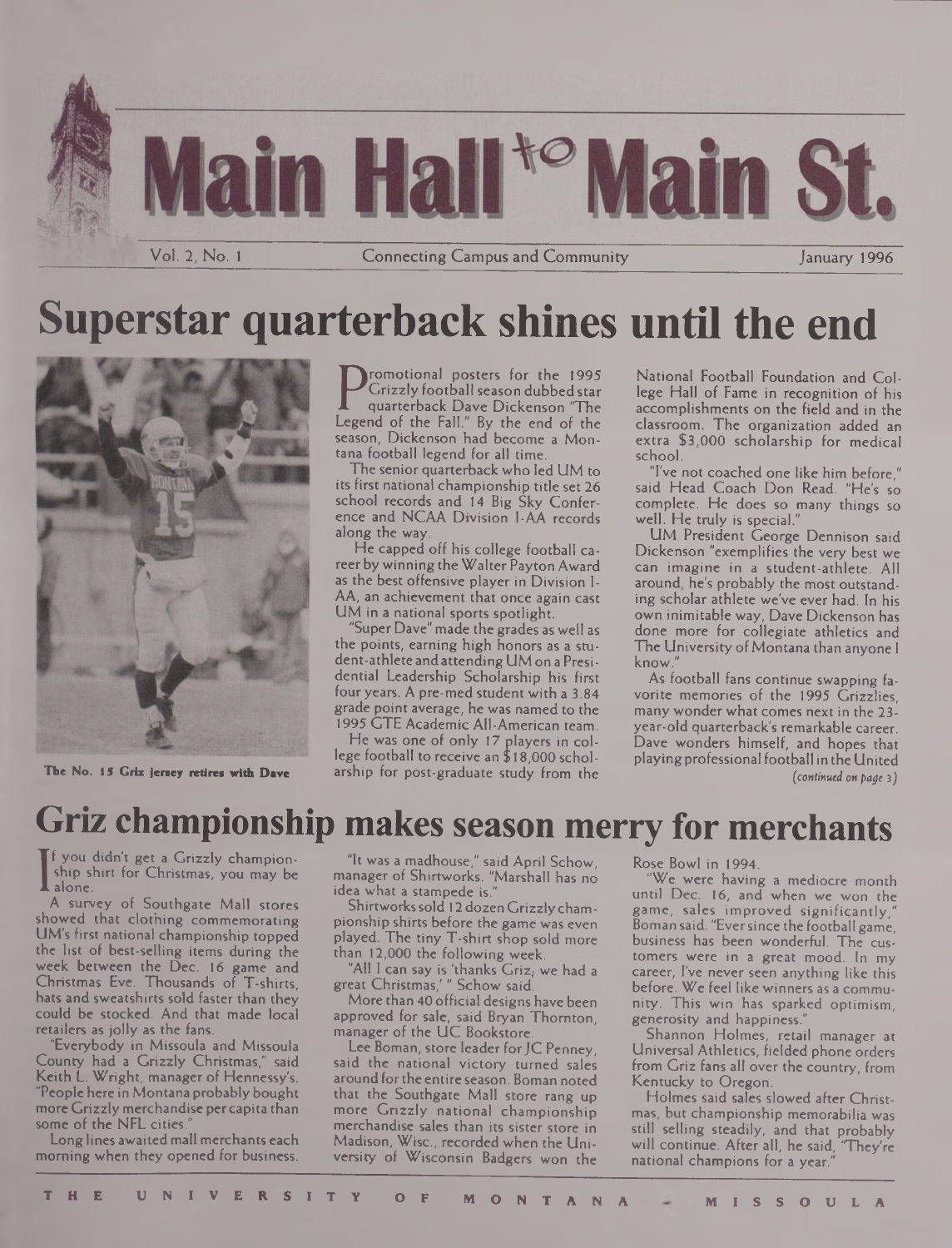# **Dickenson, dream team de**

**The ever there was a football team that** could go all the way, it was this one. AEven those who aren't ordinarily football faithfuls became diehard Grizzly followers in the final weeks. Fans, new and old, are still dizzy from the 22-20 championship victory and subsequent celebrations. The Griz are still the talk of the town.

"Nobody wants to forget this one," says Gordy Fix, owner of the Press Box and a fervid fan.

#### **Thanks for the memories**

The victory will be savored for years. Each game had its share of memories, as did the community celebrations that followed the champions' homecoming. Here are some to be treasured:

**Powerhouse season—**By year's end, Dickenson outranked every other college quarterback in the nation in passingyards, despite being pulled in the third quarter from more than half of the Grizzlies' fifteen games because of comfortable point spreads. Coach Don Read says he's never had a season where his backups have seen so much playing time.

**Shutouts—The** Griz became the first team in NCAA Division l-AA playoff history to post back-toback shutouts with unforgettable scores: Eastern Kentucky, 48- 0; Georgia Southern, 45-0. The Grizzlies scored a total of 163 points in three playoff games while holding their playoff opponents to just 14.

**Quick quarterback—**A bad snap on the 18 yard line midway through the secondquarterofthe Eastern Kentucky game shot behind the Griz. In true Dickenson style, the alert quarterback scrambled for the ball—with five opponents bearing down on him—and heaved it to wide receiver Joe

Douglas, who carried it to the one-yard line before he was run out of bounds. One play later—touchdown!

**Did you see that?—**Wide receiver Nathan Dolan treated fans to the season's



**Fans stay until the bitterly cold end to hear the championship-bound 1995 Griz ling "Up With Montana\* for the last time at home after the Stephen F. Austin semifinal game.**

most amazing catch in the Georgia Southern quarterfinal game. Dolan leapt horizontally to the turf and brought in a spectacular one-handed catch. The following week, Dolan pulled in a 23-yard Dickenson toss to score the first touchdown of his college career. The score came just 28 seconds before halftime in the Stephen F. Austin game to lift the Grizzlies to a 35-14 lead and a major

momentum change.

**Sweetscore—**70-14.

**Sounds of victory—** Most of the record-setting 18,523 fans in Washington-Grizzly Stadium didn't leave the stadium Dec. 9, even after the game ended and the Texas team had cleared the field. They stood in the chilling wind to hear their 1995 Grizzlies sing the fight song, "Up With Montana," one final time. Coach Don Read started the tradition of singing the song to fans after each victory when he came to UM in 1986.

**Winning kick—** Andy Larson kicked the game-winning 25-yard field goal with 39 seconds left to play. (Remember, he saved the

day in the Northern Arizona game, too.) Marshall's kicker failed a 63-yard attempt in the final seconds, the ball bounced on the 3-yard line. Final score: 22-20. "I can't believe it happened to me," Larson told the *Missoulian* moments after the most

important kick of his career. "It's the best feeling I've ever had in my whole life. Every time <sup>I</sup> look at that scoreboard <sup>1</sup> almost break out crying."

**We are thechampions—**Missoulagave the 1995 NCAA Division I-AA champion Grizzlies a heroes' welcome Saturday night. Thousands of screaming fans, index fingers held high, sang Queen's "We Are the Champions" as the team filed off the buses that brought them from their charter flight.

UM's ROTC cannon boomed and fireworks blazed as the champs grinned from the stage.

The welcome home cheers continued as the team buses rolled into town from the airport led by a police and fire truck escort. Spontaneous cheering erupted from the streets as motorists pulled over for the lights and sirens, then realized the emergency vehicles were actually guiding their Grizzlies home to campus.

"It was unreal," recalls Gordy Fix, who rode on one of the team buses. "There were tears in the eyes of the players as they ran from one side of the bus to the other to see the fans cheering. This is just a class city.



**Members of UM's Big Sky Winds marching band cheered along with 2,500 faithful Griz fans at Marshall Stadium.**



**No. 1 Coach Don Read signals the Grizzlies' new national standing and sets a new Missoula trend.**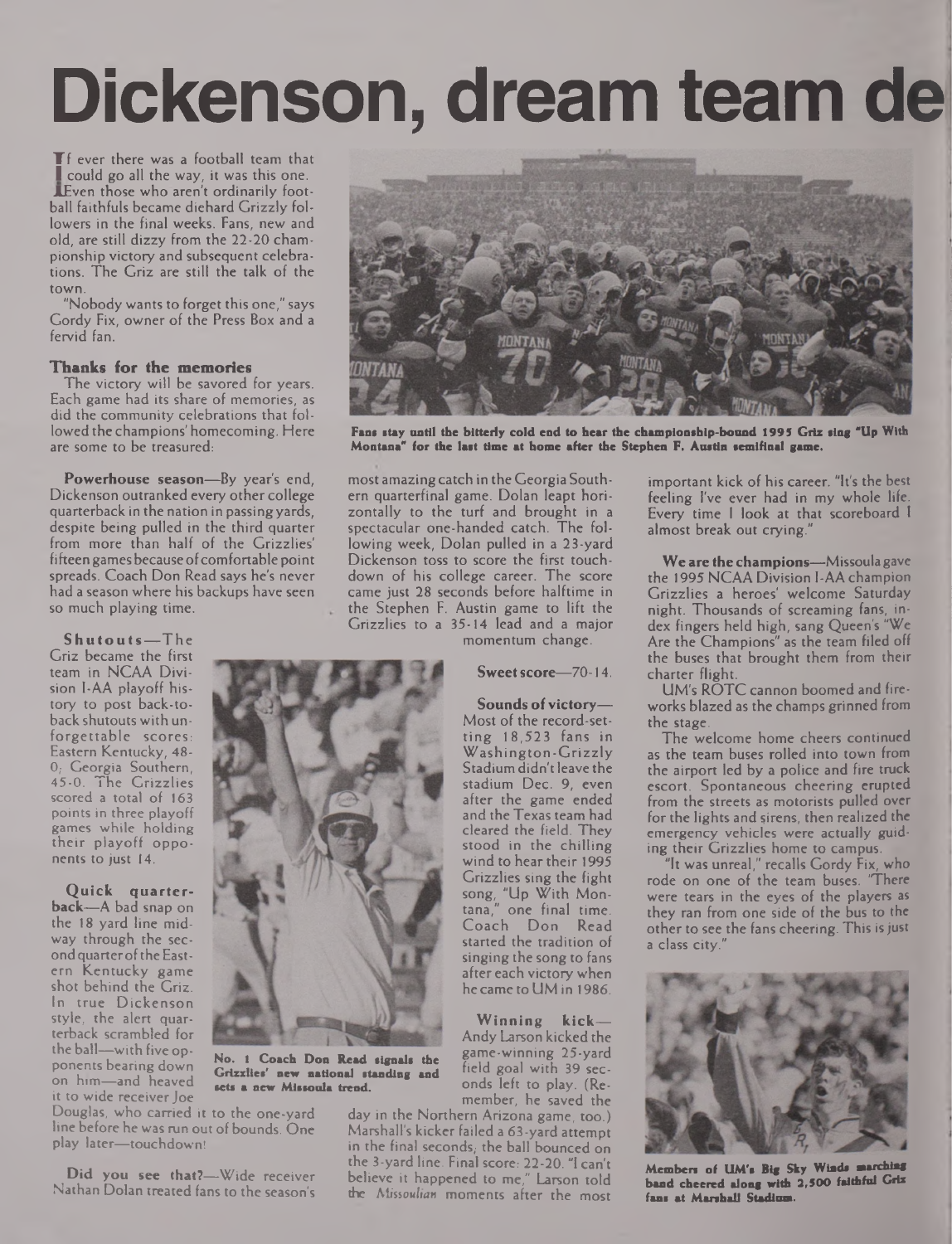# **i/er national championship**

**Payton presentation—**Tears in the eyes of the entire Dickenson family brought the same to the eyes of many audience members as the superstar quarterback accepted' the 1995 Walter Payton Award.

**So long, No. 1**5—UM Athletic Director Wayne Hogan, when retiring Dickenson's jersey, said: "Never again, never again, will the No. 15 be worn by a Montana player.'

**CoachingClinton—**Dickenson and Read received a congratulatory telephone call from President Clinton. In his trademark encouraging manner, Read told Clinton, "Keep up the good work, Mr. President.

# **Superstar**

### **continued**

States or Canada will be part of his future. He intends to someday be a family doctor, but for now, medical school is at least a year away.

"There's more <sup>I</sup> want to accomplish," the quarterback said. "I'd like to continue playing as long as my body can put up with it and the talents are there. If it's not going to work, so be it, I'll move on. I'll focus on the career I've had.

The rest of the nation caught a glimpse of his brilliant career only last month. Faithful Grizzly followers had watched their favorite quarterback bud during his two previous starting seasons, but it wasn't until the record-shattering 1995 season that Dave Dickenson really became a household name in Missoula.

In November the Grizzlies captured their second Big Sky Conference crown in three seasons and local headlines proclaimed: "Dave Dickenson is a God.

Suddenly, the anonymity that the quarterback had relished off the field disappeared. Until the playoff games, Dave wasn't easily recognized when out of his No. 15 jersey. The blond, bespectacled, blue-eyed quarterback no longer blended into the Missoula crowd.

"Off the field, I'd just rather be in the background," he confessed.

A Great Falls native, Dave was still a **toddler when he tossed his first football.** For as long as his parents, Bob and Sue . Dickenson, can remember, theirson loved to get balls of any kind for Christmas.

As soon as it snowed, we'd be out there playing football forsure," said Dave, remi-



**Coach Read and team claim their championship trophy**

**Long lines—**Thousands of Griz fans waited in line for hours just to put cham-

niscing about front yard games along the banks of the Missouri River with neighborhood buddies and big brother Craig, now a special teams assistant coach for the Grizzlies. His mothersaid that'swhere her quarterback son learned to deftly dodge and duck his opponents.

It was seventh grade before the youngest member of the Dickenson clan played organized football.

His storybook career as a quarterback started at C.M. Russell High School, where he led the Rustlers to two consecutive state football championships.

He graduated at the top of his high school class with a 4.0 grade point average and wanted a college where he could continue to excel in both academics and athletics.

Dave was drawn to UM by Read's belief that the best students make the best athletes.

If he doesn't make it to the pros, Dave said he'll take a year off after graduating this spring. He'll trade the pressures of the limelight for a year of no demands except taking the medical school entrance exams and applying to medical schools.

And, he said, "<sup>I</sup> would like to take care of Dave Dickenson a little more."

Eight months from now, Grizzly fans will flock back to the stadium at the base of Mount Sentinel in search of new stars to track in the 1996 season.

But Washington-Grizzly Stadium will never be quite the same without the confident quarterback in the No. 15 jersey.

Dave's brother Craig, perhaps, speaks for all Grizzlies and their fans: "I'll miss seeing that guy out there playing.

"It's really bittersweet. You'd like to see him still playing, but you want him to move on to play at a higher level. I'm going to miss him a lot."

pionship T-shirts and sweatshirts under the tree as proof that we weren't all dreaming this extraordinary community Christmas gift.

**We won—**President George Dennison, during the Dec. 18 celebration at the Harry Adams Field House, set the record straight that the Thundering Herd didn't just let the game go: "Let no one dispute the facts! The Grizzlies won the national championship! No one gave it to them. They rose to the occasion and prevailed in a fair contest under adverse circumstances. We're

proud of them and what they stand for and represent as an example to all of us and the nation.



**President George Dennison invited a few friends to the Oval the week after the game to savor the taste ofvictory with a wiener roast. Mayor Dan Kemmis (second from right) provided the West Virginia specialty hot dogs sent to him by the Huntington mayor as payoff on a game bet.**

### **Dinner with Grizzlies set for Friday, Feb. 9**

The public is invited to a banquet honoring Coach Don Read and the 1995 Grizzly football team Friday, Feb. 9. A no-host cocktail and social hourwill begin at 7 p.m. in theCopperCommons, followed by dinner at 8 p.m. in the University Center Ballroom. Dinner tickets cost \$30 each. Corporate tables will be available. For more information, call Cathy Grothe, athletic promotions director, 243- 4336. Call 243-4051 for tickets.